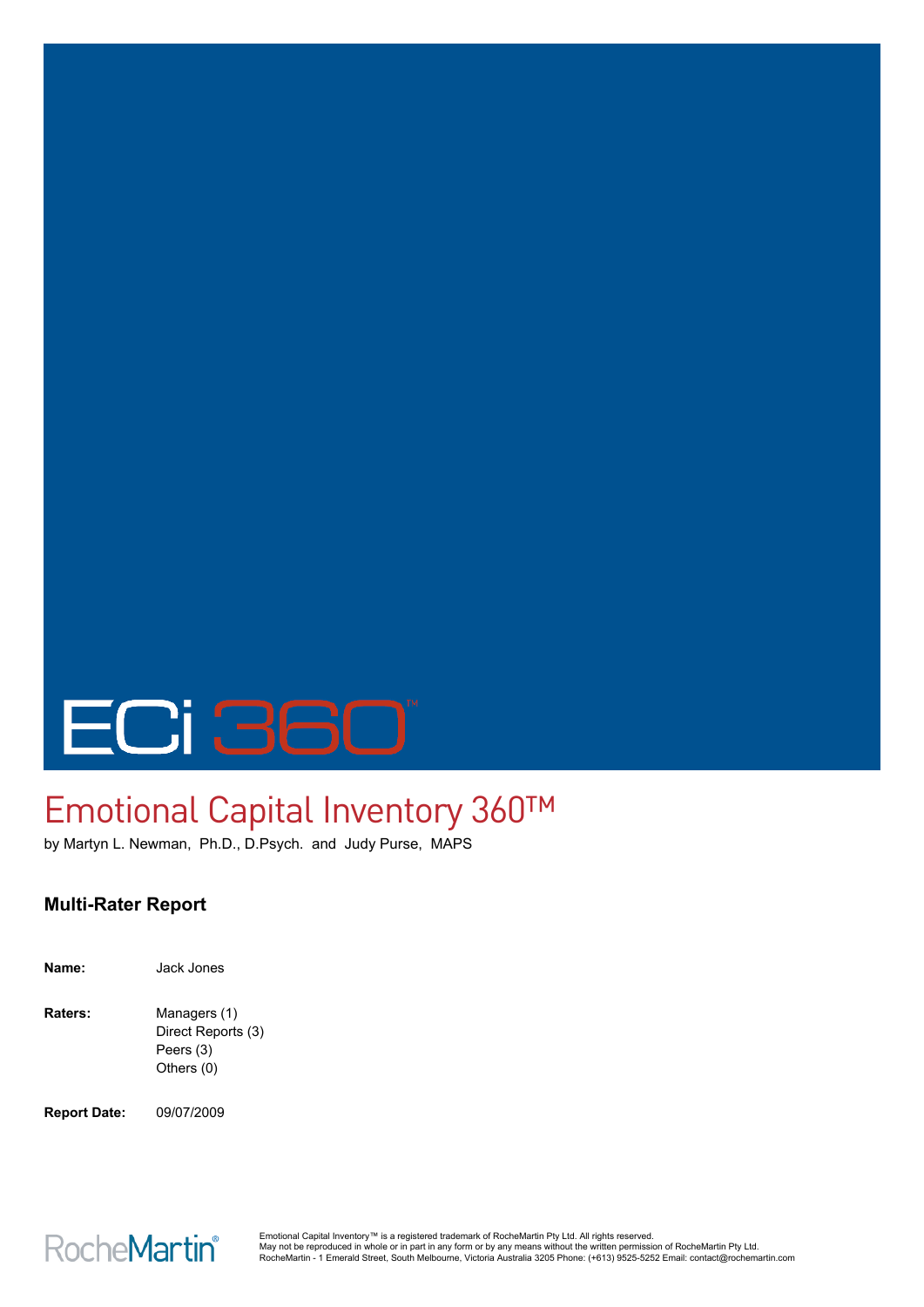# Introduction

This report is designed to provide you with the results of the *Emotional Capital Inventory 360™* that you recently completed. The report includes information about how you see your performance in relation to the competencies identified, and compares this with how others see your performance on these competencies. The aim of the report is to provide an objective perspective on your performance that may assist you to gain potentially new and valuable insights and achieve your professional development objectives.

### **What is a 'Competency'?**

A competency is a measurable characteristic that is related to an effective performance in a specific job role.

Inventories like this one are always approximations and estimates, not precise indicators. Because of the margin of uncertainty, you should use your own judgement as you review your results. The aim of the report is to assist you in gaining a better understanding of leadership effectiveness and the impact of your behavior on others.

### **The report is divided into the following sections:**

- ECi 360™ Competency Scales
- Total Emotional Capital Score
- Profile Summary Graph Provides an overview of your strengths and development areas across all competencies and compares how you rated yourself in comparison to the combined scores from all your raters
- Competency Analysis Provides definitions, levels and scores by rater group for each competency in the survey
- ECi 360™ Profile Summary Provides a summary comparison chart of all your scores on each competency across rater groups
- Analysis of Rater Responses Provides a summary of how people have rated you by item for each competency
- Verbatim Comments Written comments about your behavior and performance from those who provided you with feedback
- Coaching Section This section highlights any significant differences that may have occurred between your self-appraisal on individual scales, and how others as a combined group (All Raters) may have scored you. It then provides you with suggested coaching strategies for improving performance

## **Getting the Most Out of Your Report**

First, review your Total Emotional Capital Score and Profile Summary Graph. These scores provide you with information on how various groups have rated you in comparison to your self-rating. Next, review the section on Competency Analysis. This section provides you with a brief definition of each specific competency and a comparison of your scores across rater groups. Focus on your strengths and think about how you can use these to your advantage in your role as a leader. Consider your lower scores as development opportunities and consider ways you may improve your performance in these areas. To obtain additional feedback on your performance, review the Verbatim Comments section. Finally, the Coaching Section highlights the differences that may have occurred when you have scored yourself significantly higher on individual scales compared to how your raters (All Raters) may have scored you. If differences have occurred, this section will provide detailed coaching strategies to assist you to enhance your leadership performance. The report is a development tool designed to provide you with an opportunity to engage in a constructive dialogue between you and a human resource professional.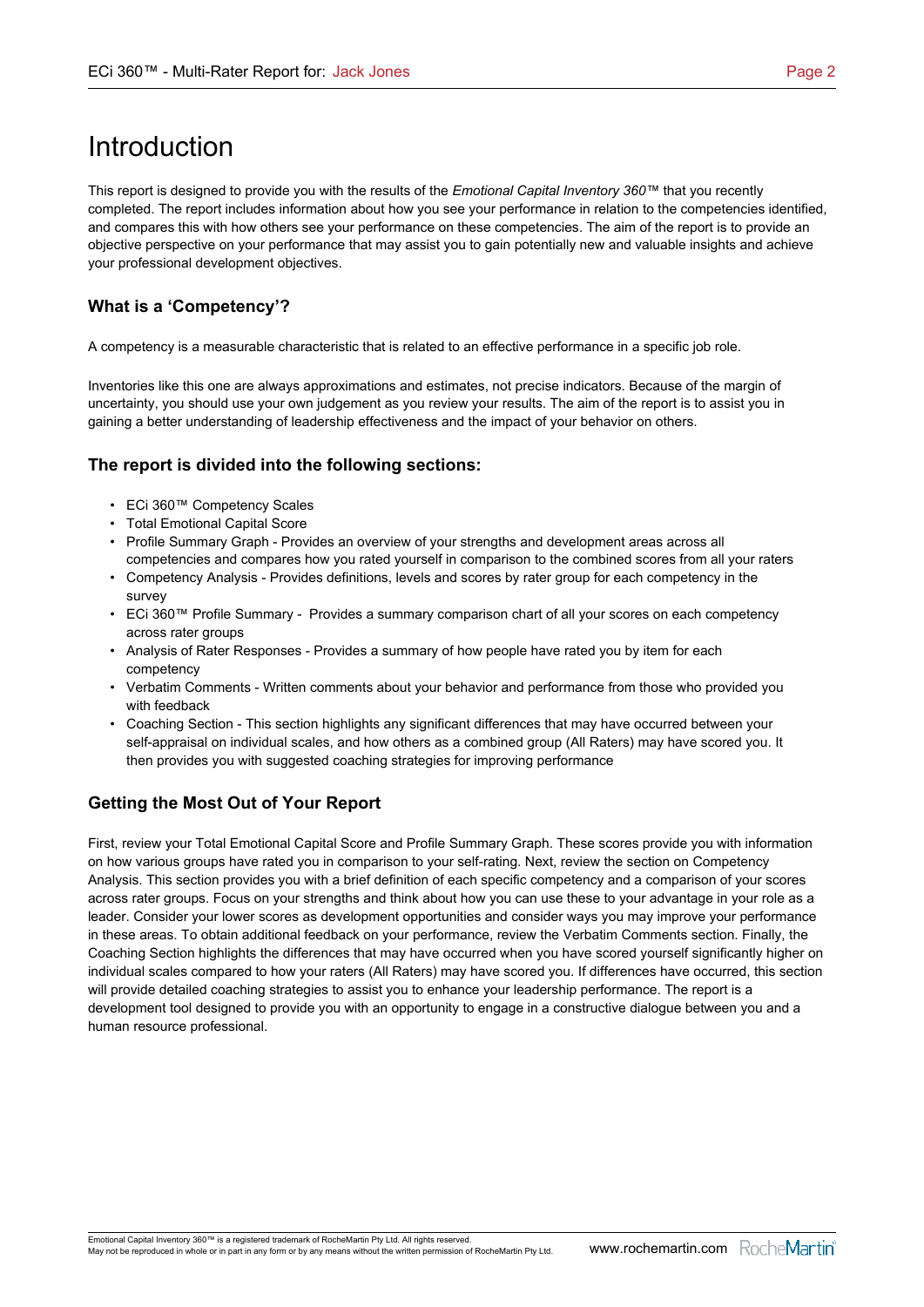# ECi 360™ Competency Scales

**Self-Awareness Self-Confidence Self-Reliance Self-Actualization Assertiveness Relationships Skills Empathy Self-Control Flexibility Optimism**

### **Discretionary Comments**

Your scores on these competencies represent your self-reported level of skill in managing these leadership behaviors. The ECi 360™ is designed to act as an interpretive aid and should not be used as the sole basis for placement, intervention, or other kinds of decision making. The report is based on interpretations most common for the scores that are obtained. Unusual interpretations must be explored with other instruments on a case-by-case basis.

The information that is provided in this report should be used as a means of generating hypotheses and as a guide to assessment. Higher scores are associated with greater levels of emotional capital and better performance.

### **Score Key:**

| Development Need        | $\leq 80$   | Your level of emotional capital in this area is likely to be limiting your<br>effectiveness. Developing your skills here is essential to your success.             |
|-------------------------|-------------|--------------------------------------------------------------------------------------------------------------------------------------------------------------------|
| Development Opportunity | $81 - 90$   | Your level of emotional capital is adequate, but there is opportunity for<br>improvement. Capitalize on the opportunity to develop this into a strength.           |
| <b>Effective Range</b>  | $91 - 110$  | Your level of emotional capital in this area is typical of the general<br>population and there is room to develop this skill to enhance your leadership.           |
| Strength to Build On    | $111 - 120$ | You have above average emotional capital in this area. Build on this<br>strength by considering additional strategies to create emotional wealth.                  |
| Signature Strength      | $\geq 121$  | Your score suggests you have above average emotional capital in this area.<br>Seize every opportunity to lead with this strength to capitalize on your<br>success. |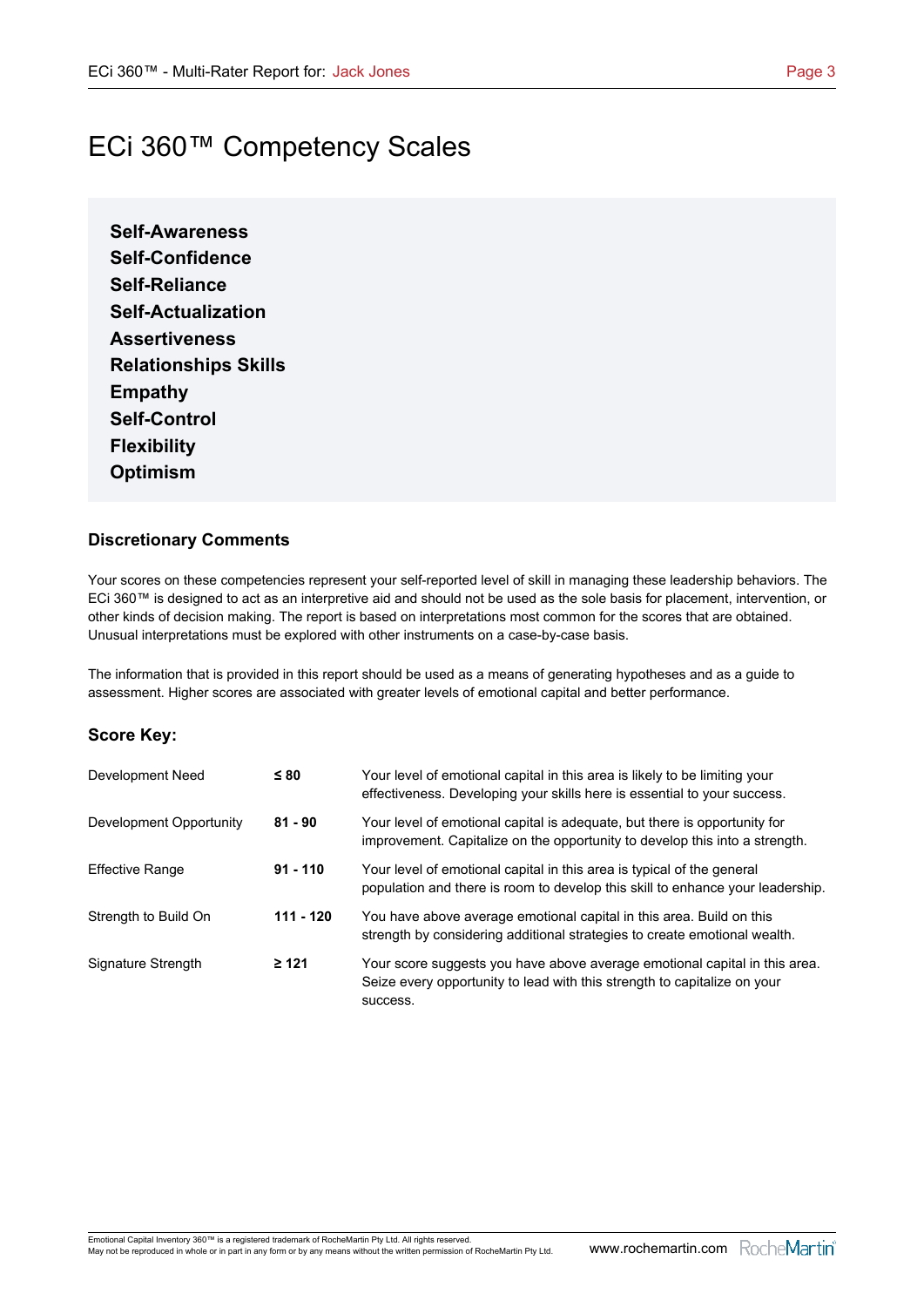# Total Emotional Capital Score

The chart below displays your Total Emotional Capital scores by comparing your self-assessed score with the average score for each rater group.



#### **Score Key:**

 $\leq$  80 Development Need 81 - 90 Development Opportunity 91 - 110 Effective Range 111 - 120 Strength to Build On  $\geq 121$  Signature Strength

The Total Emotional Capital Score provides a general indication of how you rate your overall leadership competencies compared to how others see you. Remember, it may be that not all raters have had a chance to observe the full range of your professional functioning, so bear this in mind when interpreting the above results.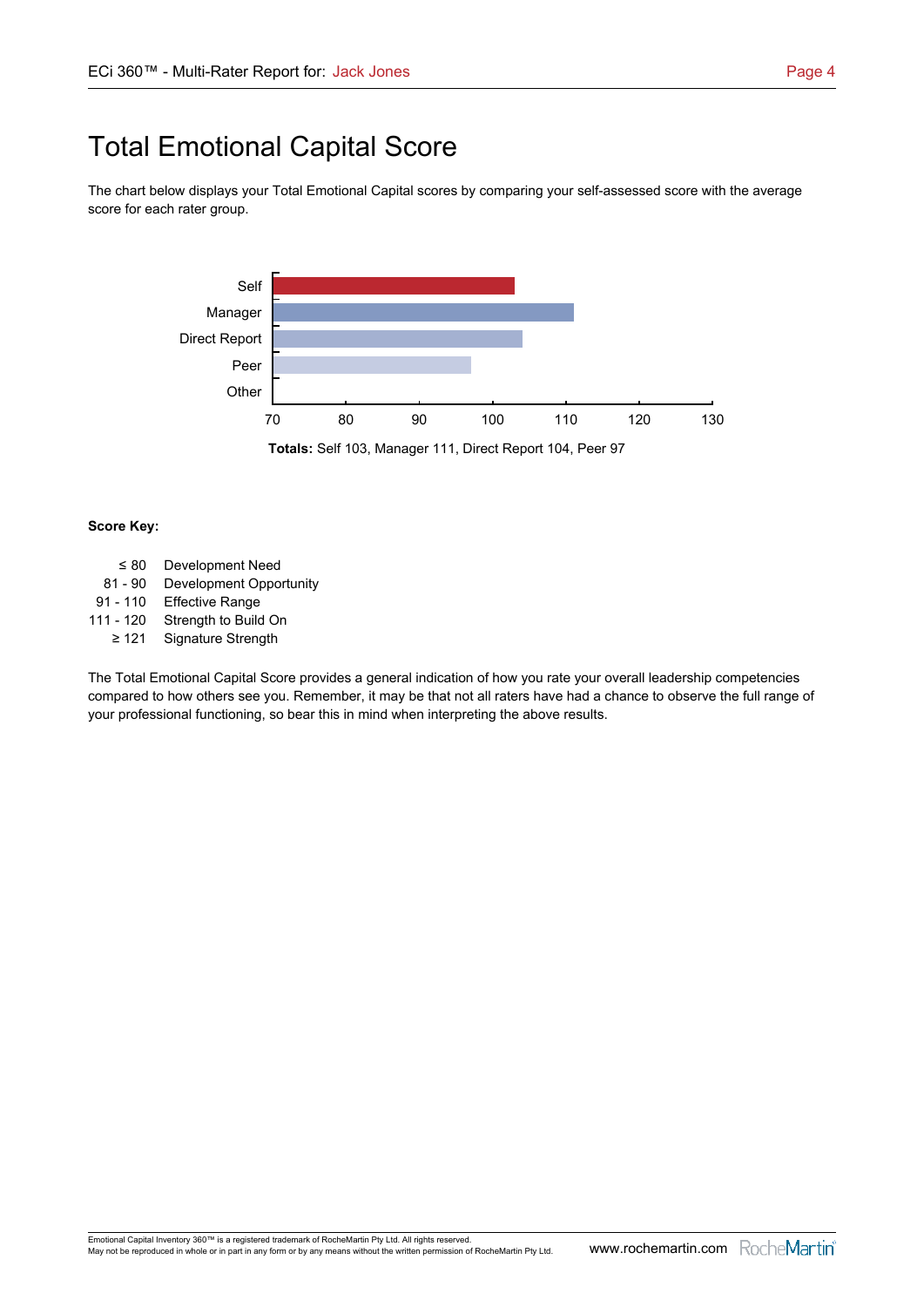# Profile Summary Total EC Score - All Raters **<sup>102</sup>** Total EC Score - Self **<sup>103</sup>**



# **Self-Awareness | 91 | 90**

| <b>Development Need</b>          |                         |                        |                      |                    |
|----------------------------------|-------------------------|------------------------|----------------------|--------------------|
|                                  | Development Opportunity | <b>Effective Range</b> | Strength to Build On | Signature Strength |
| Self-Confidence   126   118      |                         |                        |                      |                    |
|                                  |                         |                        |                      |                    |
| Development Need                 | Development Opportunity | <b>Effective Range</b> | Strength to Build On | Signature Strength |
| <b>Self-Reliance   126   120</b> |                         |                        |                      |                    |
| Development Need                 | Development Opportunity | <b>Effective Range</b> | Strength to Build On | Signature Strength |
| Self-Actualization   108   106   |                         |                        |                      |                    |
|                                  |                         |                        |                      |                    |
| Development Need                 | Development Opportunity | <b>Effective Range</b> | Strength to Build On | Signature Strength |
| Assertiveness   99   114         |                         |                        |                      |                    |
|                                  |                         |                        |                      |                    |
| Development Need                 | Development Opportunity | <b>Effective Range</b> | Strength to Build On | Signature Strength |
| Relationship Skills   92   84    |                         |                        |                      |                    |
|                                  |                         |                        |                      |                    |
| Development Need                 | Development Opportunity | <b>Effective Range</b> | Strength to Build On | Signature Strength |
| <b>Empathy</b>   76   79         |                         |                        |                      |                    |
|                                  |                         |                        |                      |                    |
| <b>Development Need</b>          | Development Opportunity | <b>Effective Range</b> | Strength to Build On | Signature Strength |
| Self-Control   90   88           |                         |                        |                      |                    |
|                                  |                         |                        |                      |                    |
|                                  |                         |                        |                      |                    |
| Development Need                 | Development Opportunity | <b>Effective Range</b> | Strength to Build On |                    |
| Flexibility   114   101          |                         |                        |                      |                    |
|                                  |                         |                        |                      | Signature Strength |
| Development Need                 | Development Opportunity | <b>Effective Range</b> | Strength to Build On |                    |
| <b>Optimism   104   111</b>      |                         |                        |                      |                    |
|                                  |                         |                        |                      | Signature Strength |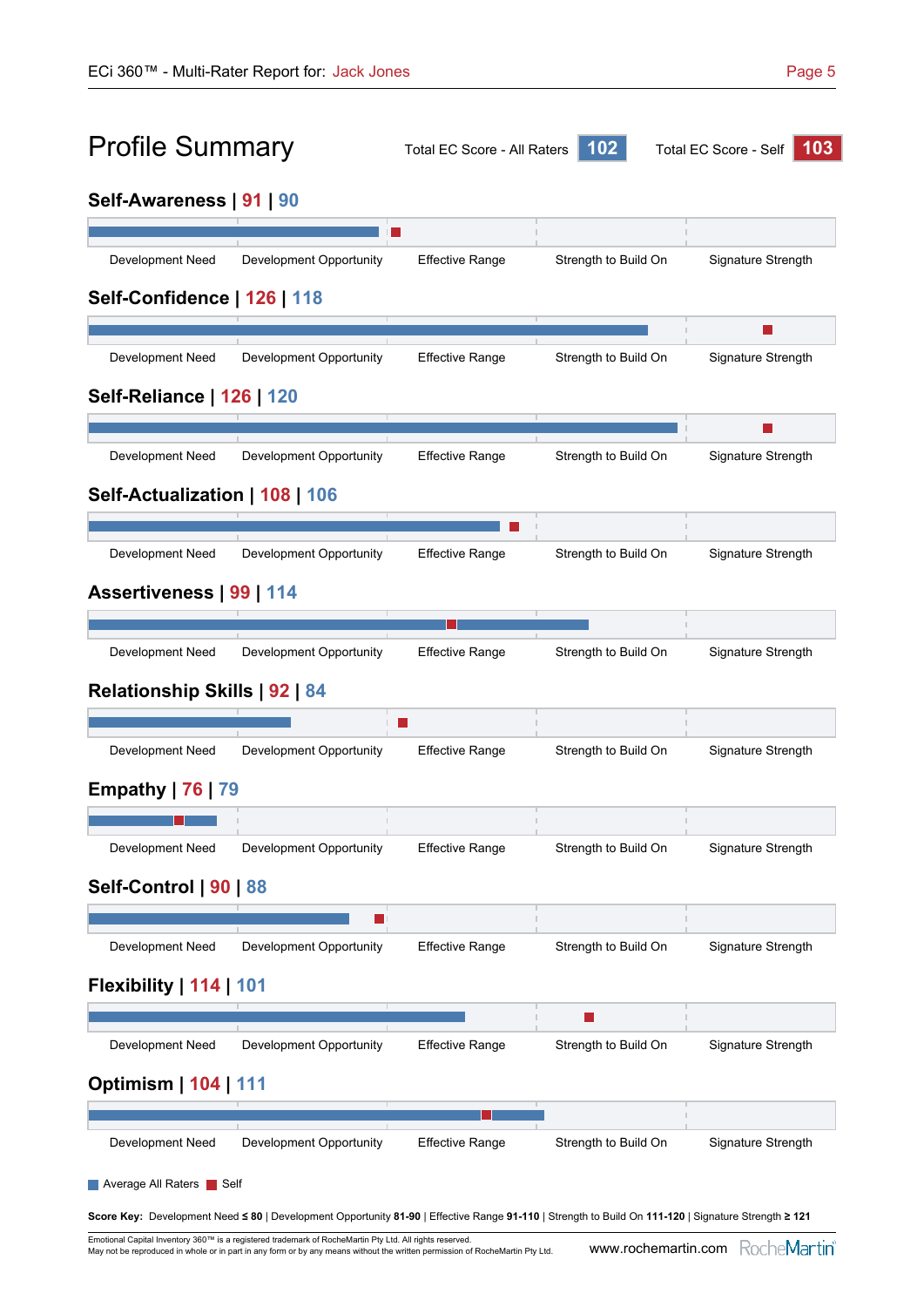# Competency Analysis

### **Self-Awarenesss**



Emotionally intelligent leaders are aware of their emotional experience and know what they are feeling most of the time. They have the capacity to recognize how their feelings and emotions impact on their personal opinions, attitudes and judgements.



### **Self-Confidence**

Emotionally intelligent leaders accept and respect themselves and essentially like the people they are. They are confident in their skills, abilities and judgements and possess the emotional resources necessary to maintain motivation and achieve challenging goals.



70 80 90 100 110 120 130

Emotionally intelligent leaders have the power to be selfreliant in developing ideas and making significant decisions. They recognize that they are a complete and self-directed person and have the power and responsibility to choose between options and make decisions.

**Totals:** Self 126, Manager 125, Direct Report 123, Peer 116

**Totals:** Self 126, Manager 125, Direct Report 120, Peer 114



### **Self-Actualization**

**Other** 

Emotionally intelligent leaders maintain an enthusiastic commitment to long-term goals. They have achieved an effective work/life balance and derive satisfaction from their accomplishments. They enjoy setting challenging personal and professional goals.

**Totals:** Self 108, Manager 114, Direct Report 103, Peer 106

**Score Key:** Development Need **¿ 80** | Development Opportunity **81-90** | Effective Range **91-110** | Strength to Build On **111-120** | Signature Strength **† 121**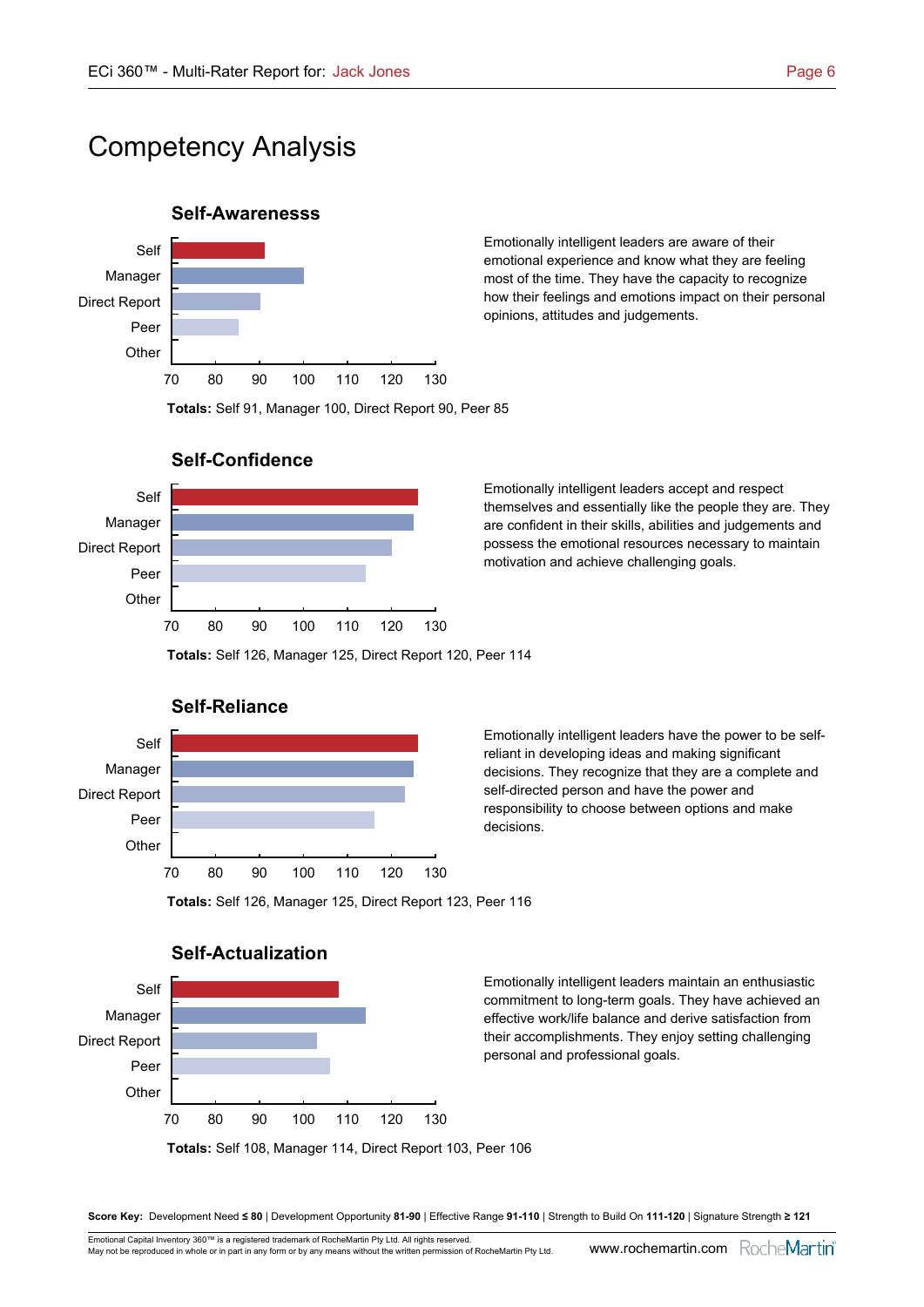# Competency Analysis



Emotionally intelligent leaders express their feelings, thoughts and beliefs openly in a straightforward way, while respecting the fact that others may hold a different opinion or expectation. They are comfortable challenging the views of others and give clear messages.



**Relationship Skills**

Emotionally intelligent leaders have the knack for establishing and maintaining mutually satisfying relationships characterized by positive expectations. They can gain the support and commitment of others and value working with others to achieve their goals.



Emotionally intelligent leaders have the capacity to understand other people's feelings and thoughts. They listen well and take into account other people's feelings and circumstances before communicating their message or making a decision.

**Totals:** Self 76, Manager 86, Direct Report 79, Peer 76

**Totals:** Self 92, Manager 98, Direct Report 82, Peer 82



Emotionally intelligent leaders manage their emotions well and restrain their actions until they have time to think rationally. They are able to stay calm in stressful situations and maintain productivity without losing control. They make considered decisions and project a composed, reliable presence.

**Score Key:** Development Need **¿ 80** | Development Opportunity **81-90** | Effective Range **91-110** | Strength to Build On **111-120** | Signature Strength **† 121**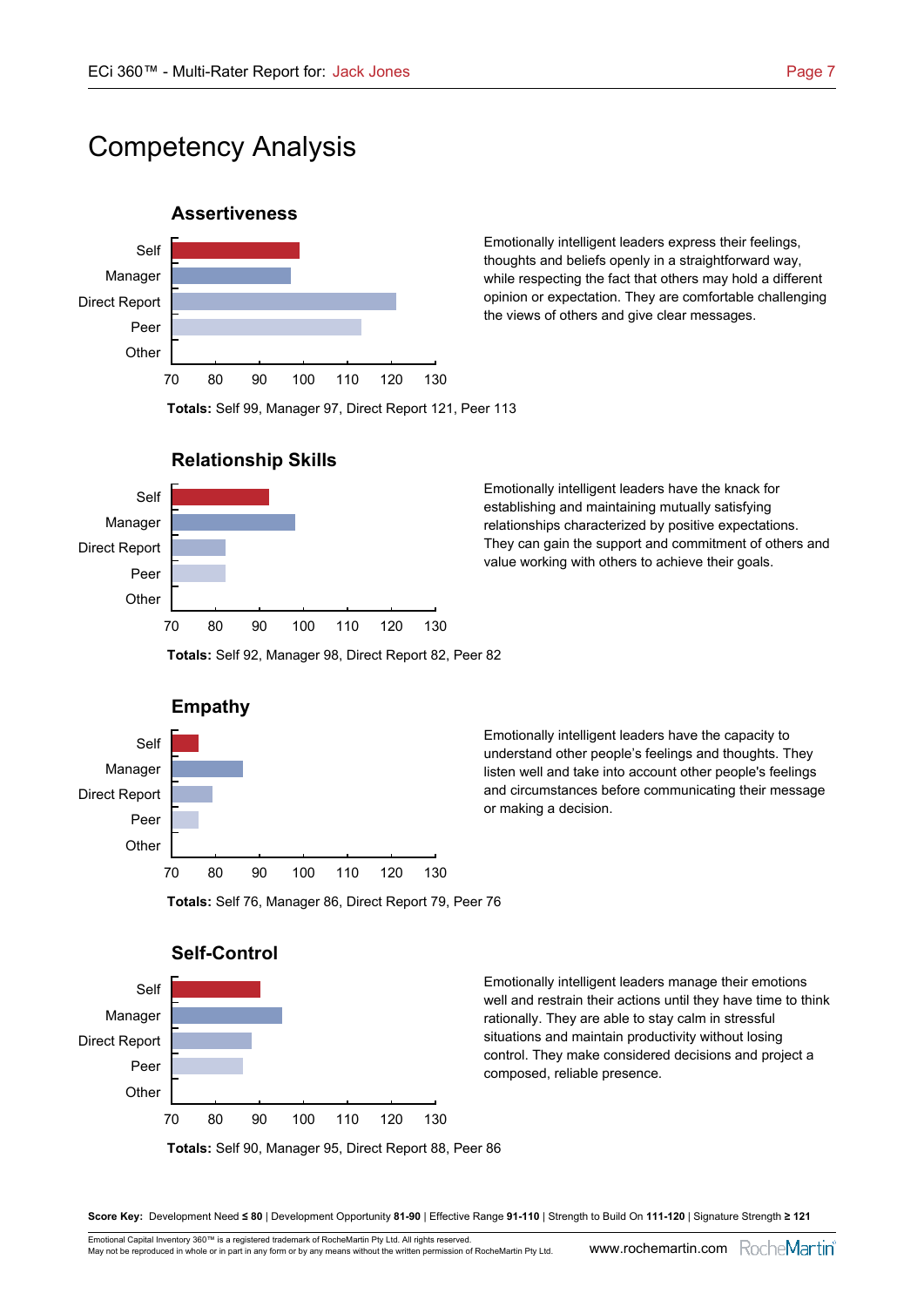# Competency Analysis



Emotionally intelligent leaders are able to adapt their thinking, feelings and actions in response to changing circumstances. Flexible leaders are tolerant of others and receptive to new ideas and consider different points of view. They are champions of change.





Emotionally intelligent leaders sense opportunities even in the face of adversity. They are resilient, can see the big picture and where they are going, and are able to focus on the possibilities of what can be achieved.

**Totals:** Self 104, Manager 121, Direct Report 114, Peer 106

**Score Key:** Development Need **¿ 80** | Development Opportunity **81-90** | Effective Range **91-110** | Strength to Build On **111-120** | Signature Strength **† 121**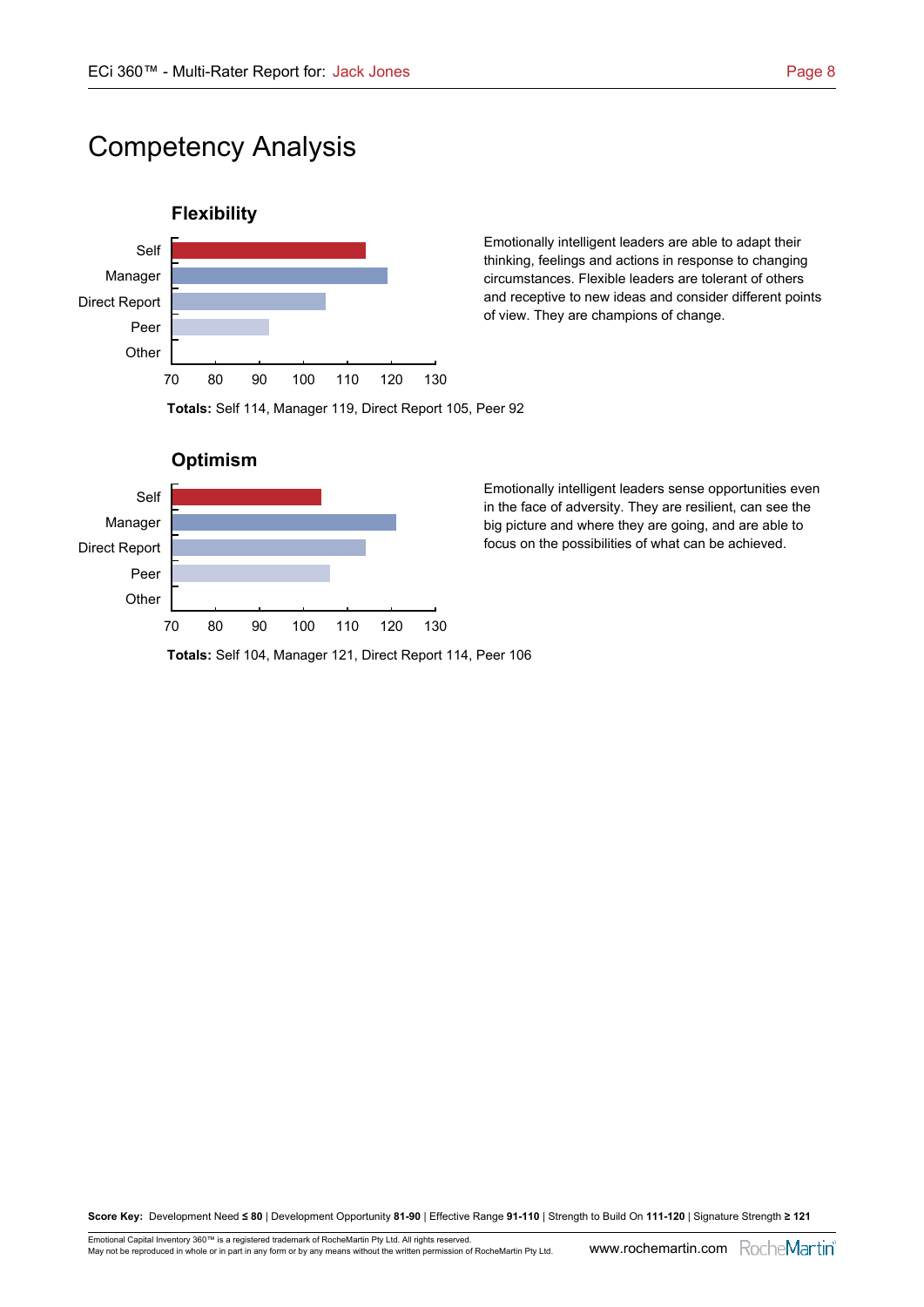# ECi 360™ Profile Summary

The table below is a summary of your ECi 360 competency scores.

|                            | <b>ECi™</b> |                | <b>ECI 360™</b>      |      |                |                   |  |  |  |  |
|----------------------------|-------------|----------------|----------------------|------|----------------|-------------------|--|--|--|--|
|                            | <b>Self</b> | <b>Manager</b> | <b>Direct Report</b> | Peer | <b>Other</b>   | <b>All Raters</b> |  |  |  |  |
| Self-Awareness             | 91          | 100            | 85<br>90             |      | 0              | 90                |  |  |  |  |
| Self-Confidence            | 126         | 125            | 120                  | 114  | $\pmb{0}$      | 118               |  |  |  |  |
| Self-Reliance              | 126         | 125            | 123                  | 116  | 0              | 120               |  |  |  |  |
| Self-Actualization         | 108         | 114            | 103                  | 106  | $\pmb{0}$      | 106               |  |  |  |  |
| Assertiveness              | 99          | 97             | 121                  | 113  | $\mathsf 0$    | 114               |  |  |  |  |
| <b>Relationship Skills</b> | 92          | 98             | 82                   | 82   | $\mathbf 0$    | 84                |  |  |  |  |
| Empathy                    | 76          | 86             | 79                   | 76   | $\mathbf 0$    | 79                |  |  |  |  |
| Self-Control               | 90          | 95             | 88                   | 86   | $\mathbf 0$    | 88                |  |  |  |  |
| Flexibility                | 114         | 119            | 105                  | 92   | $\mathsf 0$    | 101               |  |  |  |  |
| Optimism                   | 104         | 121            | 114                  | 106  | $\pmb{0}$      | 111               |  |  |  |  |
| <b>Total</b>               | 103         | 111            | 104                  | 97   | $\overline{0}$ | 102               |  |  |  |  |

### **Score Key:**

| $\leq 80$ |  | Development Need |  |
|-----------|--|------------------|--|
|           |  |                  |  |

- 81 90 Development Opportunity
- 91 110 Effective Range
- 111 120 Strength to Build On  $\geq 121$  Signature Strength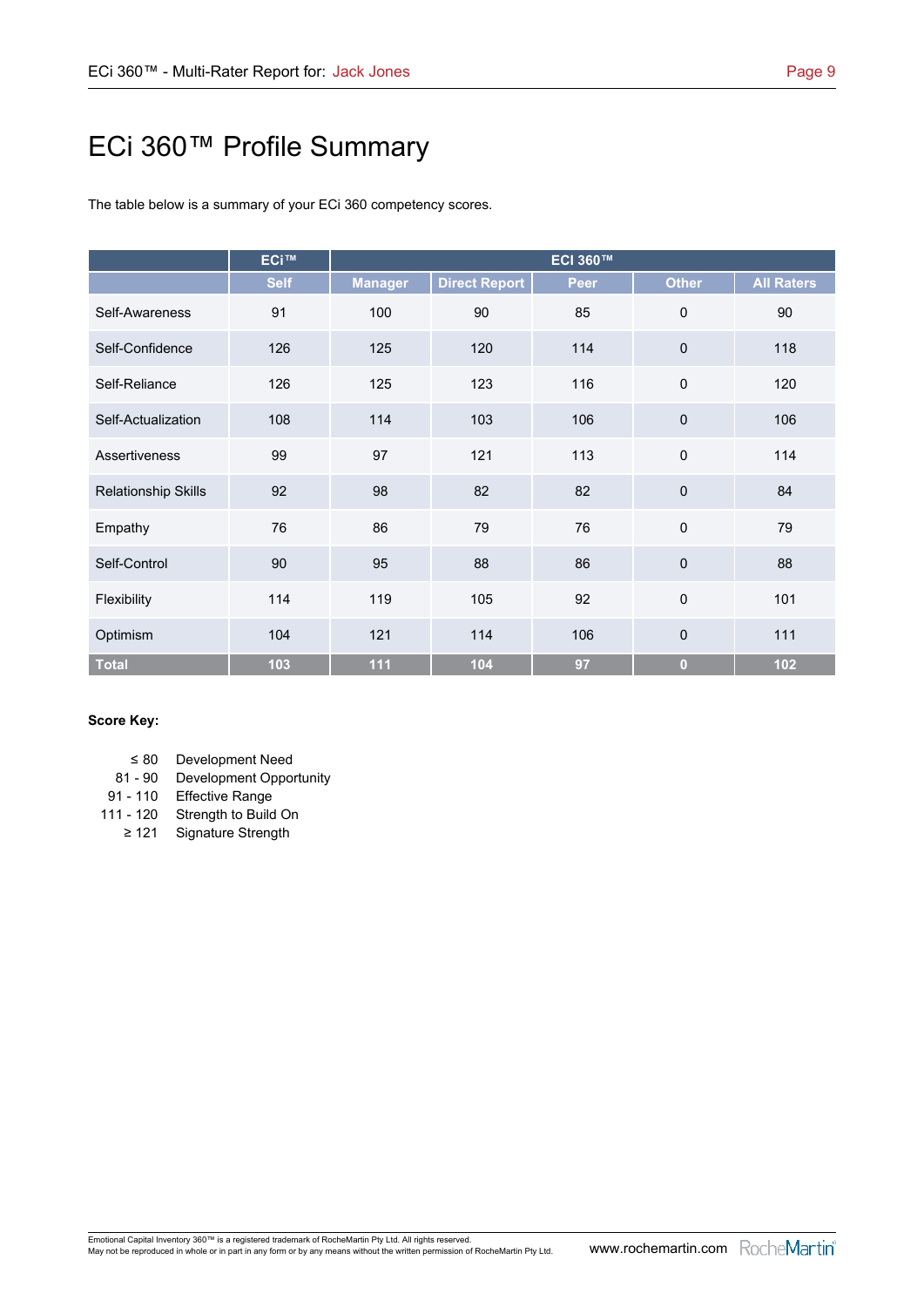# Analysis of Rater Responses

The table below shows how your raters have responded to each question in the ECi 360™. The individual items are ordered from highest average rater score (Ave) to the lowest. This allows you to easily see your strengths and development areas within each competency.

| Item           | <b>Description</b>                                                                    | # Times Rated  |                |                         |                |                |     |
|----------------|---------------------------------------------------------------------------------------|----------------|----------------|-------------------------|----------------|----------------|-----|
|                |                                                                                       | 1              | $\overline{2}$ | 3                       | 4              | 5              | Ave |
|                | <b>Self-Awareness</b>                                                                 |                |                |                         |                |                |     |
| 31             | This person rarely communicates personal thoughts and feelings.                       | 0              | 6              | 1                       | 0              | 0              | 3.9 |
| 21             | This person understands how their behavior affects others.                            | 0              | $\mathbf 0$    | 3                       | 4              | 0              | 3.6 |
| $\mathbf{1}$   | This person has good self-awareness.                                                  | 0              | $\mathbf{1}$   | $\overline{4}$          | $\overline{c}$ | 0              | 3.1 |
| 11             | This person recognises how their emotions affect their behavior.                      | 0              | 1              | 4                       | 2              | 0              | 3.1 |
| 41             | I find it difficult to read this person's thoughts and feelings.                      | $\mathbf 0$    | $\overline{2}$ | $\overline{\mathbf{4}}$ | $\mathbf{1}$   | $\pmb{0}$      | 3.1 |
|                | <b>Self-Confidence</b>                                                                |                |                |                         |                |                |     |
| $\overline{2}$ | This person has solid self-belief.                                                    | 0              | $\pmb{0}$      | $\pmb{0}$               | 0              | 7              | 5.0 |
| 12             | This person is confident in their skills and abilities.                               | $\mathbf 0$    | $\mathbf 0$    | $\pmb{0}$               | 0              | $\overline{7}$ | 5.0 |
| 22             | At critical times this person doubts their ability to perform well.                   | 4              | 3              | 0                       | 0              | 0              | 4.6 |
| 42             | I would describe this person as self-confident most of the time.                      | 0              | 0              | 0                       | 4              | 3              | 4.4 |
| 32             | This person is envious of other peoples achievements.                                 | $\overline{2}$ | $\overline{2}$ | $\mathbf{1}$            | $\overline{2}$ | $\pmb{0}$      | 3.6 |
|                | <b>Self-Reliance</b>                                                                  |                |                |                         |                |                |     |
| 3              | This person has difficultly making independent decisions.                             | $\overline{7}$ | $\pmb{0}$      | $\pmb{0}$               | 0              | $\pmb{0}$      | 5.0 |
| 13             | This person performs best in an environment that allows them to act<br>independently. | $\mathbf 0$    | $\pmb{0}$      | 0                       | 0              | 7              | 5.0 |
| 33             | This person prefers to be told what to do.                                            | $\,6$          | 1              | 0                       | 0              | 0              | 4.9 |
| 23             | This person is self-directed and persistent in pursuing actions.                      | 0              | $\mathbf{1}$   | $\pmb{0}$               | 3              | 3              | 4.1 |
| 43             | This person can take control of a situation and direct others when they<br>need it.   | 0              | $\pmb{0}$      | $\pmb{0}$               | 6              | $\mathbf{1}$   | 4.1 |
|                | <b>Self-Actualization</b>                                                             |                |                |                         |                |                |     |
| 4              | This person is strongly motivated to achieve goals.                                   | $\mathbf 0$    | $\mathbf 0$    | $\mathsf 0$             | $\mathbf{1}$   | 6              | 4.9 |
| 44             | This person doesn't seem to enjoy their work.                                         | 3              | $\overline{4}$ | $\pmb{0}$               | 0              | 0              | 4.4 |
| 34             | This person is passionate about work and life.                                        | 0              | $\mathbf 0$    | 0                       | 6              | $\mathbf{1}$   | 4.1 |
| 24             | This person appears to have limited interests.                                        | 0              | 6              | 1                       | 0              | 0              | 3.9 |
| 14             | This person is happy with their work/life balance.                                    | $\mathbf 0$    | $\overline{2}$ | 3                       | $\overline{2}$ | 0              | 3.0 |

#### Five Point Response Scale:

1 = Very seldom true

- 2 = Seldom true
- 3 = Sometimes true

4 = Often true

5 = Very often true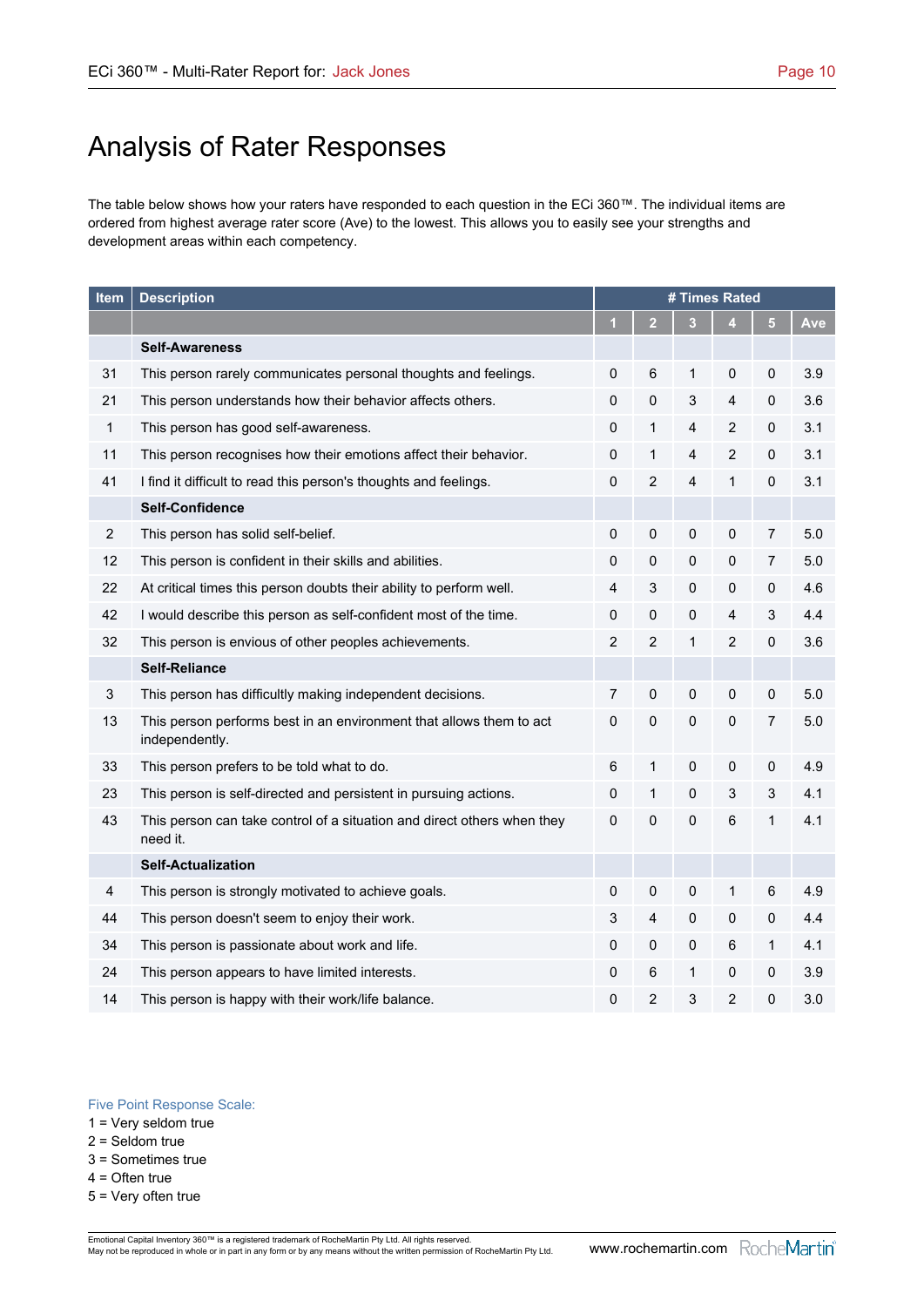# Analysis of Rater Responses

The table below shows how your raters have responded to each question in the ECi 360™. The individual items are ordered from highest average rater score (Ave) to the lowest. This allows you to easily see your strengths and development areas within each competency.

| Item           | <b>Description</b>                                                                       | # Times Rated |                |                |                |           |     |
|----------------|------------------------------------------------------------------------------------------|---------------|----------------|----------------|----------------|-----------|-----|
|                |                                                                                          | 1             | $\overline{2}$ | 3              | 4              | 5         | Ave |
|                | <b>Assertiveness</b>                                                                     |               |                |                |                |           |     |
| 15             | This person defers to the views of others rather than stand-up for their<br>own opinion. | 6             | $\mathbf 0$    | $\mathbf 1$    | 0              | 0         | 4.7 |
| 25             | This person is very straightforward.                                                     | $\mathbf 0$   | $\mathbf 0$    | $\mathbf{1}$   | $\mathbf{1}$   | 5         | 4.6 |
| 35             | This person finds it easy to tell people what they think.                                | $\mathbf 0$   | $\mathbf 0$    | $\mathbf{1}$   | $\overline{2}$ | 4         | 4.4 |
| 45             | This person is not easily intimidated.                                                   | 0             | 0              | 0              | $\overline{7}$ | 0         | 4.0 |
| 5              | This person has trouble saying 'no' even when necessary.                                 | $\mathbf 0$   | 6              | 1              | 0              | 0         | 3.9 |
|                | <b>Relationship Skills</b>                                                               |               |                |                |                |           |     |
| 36             | This person likes helping people achieve their goals.                                    | $\mathbf 0$   | $\mathbf 0$    | $\overline{4}$ | 3              | 0         | 3.4 |
| 46             | This person is interested in other people's opinions.                                    | $\mathbf 0$   | 0              | $\overline{4}$ | 3              | $\pmb{0}$ | 3.4 |
| 16             | This person communicates easily with most people.                                        | 0             | $\pmb{0}$      | 5              | $\overline{c}$ | 0         | 3.3 |
| 6              | This person can work well with a wide variety of people.                                 | 0             | 1              | 4              | 2              | 0         | 3.1 |
| 26             | This person is a bit aloof.                                                              | $\mathbf 0$   | $\overline{c}$ | $\overline{4}$ | $\mathbf{1}$   | $\pmb{0}$ | 3.1 |
|                | <b>Empathy</b>                                                                           |               |                |                |                |           |     |
| 37             | This person avoids hurting other people's feelings.                                      | $\mathbf 0$   | 0              | 3              | 4              | 0         | 3.6 |
| 47             | I would describe this person as a 'good listener'.                                       | 0             | 1              | $\overline{2}$ | 4              | $\pmb{0}$ | 3.4 |
| $\overline{7}$ | This person finds it difficult to connect with people at a more personal<br>level.       | 0             | 1              | $\mathbf 5$    | 0              | 1         | 2.9 |
| 17             | This person is good at understanding other people's feelings.                            | $\mathbf 0$   | 1              | $\,6$          | $\pmb{0}$      | $\pmb{0}$ | 2.9 |
| 27             | This person can easily see other people's perspectives.                                  | $\mathbf 0$   | 1              | $6\phantom{1}$ | 0              | 0         | 2.9 |
|                | <b>Self-Control</b>                                                                      |               |                |                |                |           |     |
| 28             | This person seems anxious much of the time.                                              | $\mathbf 0$   | $\overline{c}$ | 5              | 0              | 0         | 3.3 |
| 18             | It is hard for this person to control their emotions.                                    | $\mathbf 0$   | 1              | 6              | 0              | $\pmb{0}$ | 3.1 |
| 8              | This person remains cool under pressure.                                                 | 0             | 0              | $\overline{7}$ | 0              | 0         | 3.0 |
| 38             | This person is more patient than most.                                                   | 0             | 0              | 7              | 0              | 0         | 3.0 |
| 48             | This person is good at handling competing demands.                                       | 0             | 3              | 1              | 3              | 0         | 3.0 |

#### Five Point Response Scale:

1 = Very seldom true

- 2 = Seldom true
- 3 = Sometimes true

4 = Often true

5 = Very often true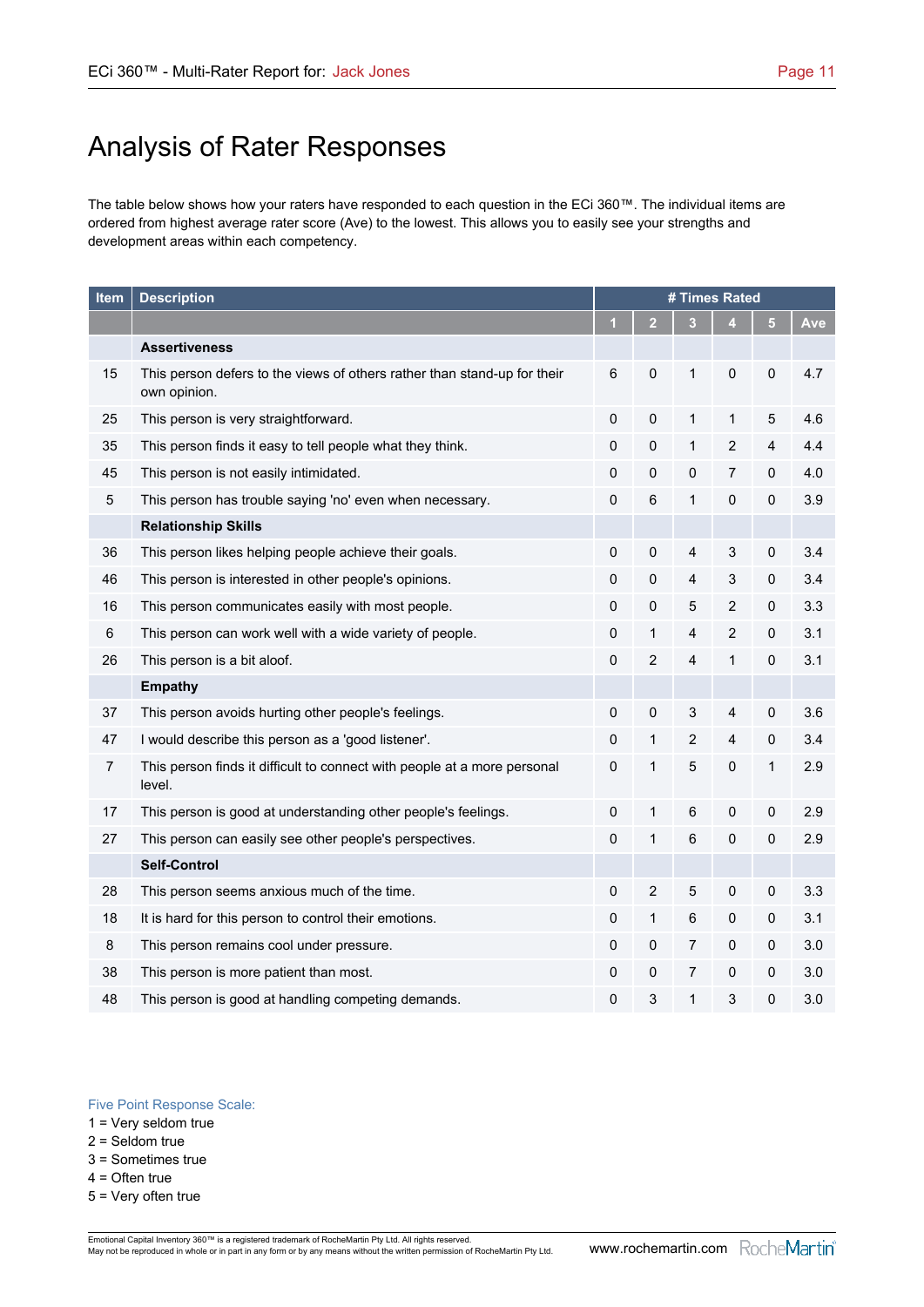# Analysis of Rater Responses

The table below shows how your raters have responded to each question in the ECi 360™. The individual items are ordered from highest average rater score (Ave) to the lowest. This allows you to easily see your strengths and development areas within each competency.

| Item | <b>Description</b>                                                                      | # Times Rated |                |              |                |                |     |
|------|-----------------------------------------------------------------------------------------|---------------|----------------|--------------|----------------|----------------|-----|
|      |                                                                                         | и             |                | 5            | <b>Ave</b>     |                |     |
|      | <b>Flexibility</b>                                                                      |               |                |              |                |                |     |
| 19   | This person finds it easy to adapt to workplace changes.                                | $\Omega$      | $\mathbf{0}$   | 1            | $\overline{4}$ | $\mathfrak{p}$ | 4.1 |
| 49   | Starting new things is challenging for this person.                                     | $\Omega$      | $\overline{7}$ | $\mathbf{0}$ | $\mathbf{0}$   | $\mathbf{0}$   | 4.0 |
| 29   | This person can be quite stubborn at times.                                             | $\Omega$      | 3              | 3            | 1              | $\Omega$       | 3.3 |
| 39   | This person finds it hard to change their opinion.                                      | 0             | 3              | 3            | 1              | $\Omega$       | 3.3 |
| 9    | This person is not disturbed by changes to their daily routine.                         | 0             | 3              | 2            | 1              | $\mathbf{1}$   | 3.0 |
|      | <b>Optimism</b>                                                                         |               |                |              |                |                |     |
| 10   | This person finds it easy to bounce back from defeat.                                   | $\Omega$      | $\mathbf{0}$   | $\mathbf{0}$ | $\overline{4}$ | 3              | 4.4 |
| 50   | This person sees the possibilities of what can be achieved despite the<br>difficulties. | 0             | $\mathbf 0$    | $\mathbf 0$  | 4              | 3              | 4.4 |
| 30   | This person sees the opportunities that exist in situations.                            | $\Omega$      | 0              | $\mathbf{0}$ | 5              | $\mathfrak{p}$ | 4.3 |
| 40   | This person is optimistic.                                                              | $\Omega$      | $\Omega$       | $\mathbf 0$  | 6              | 1              | 4.1 |
| 20   | This person worries about things going wrong.                                           | 0             | 5              | 1            | 1              | $\mathbf{0}$   | 3.6 |

#### Five Point Response Scale:

- 1 = Very seldom true
- 2 = Seldom true
- 3 = Sometimes true
- 4 = Often true
- 5 = Very often true

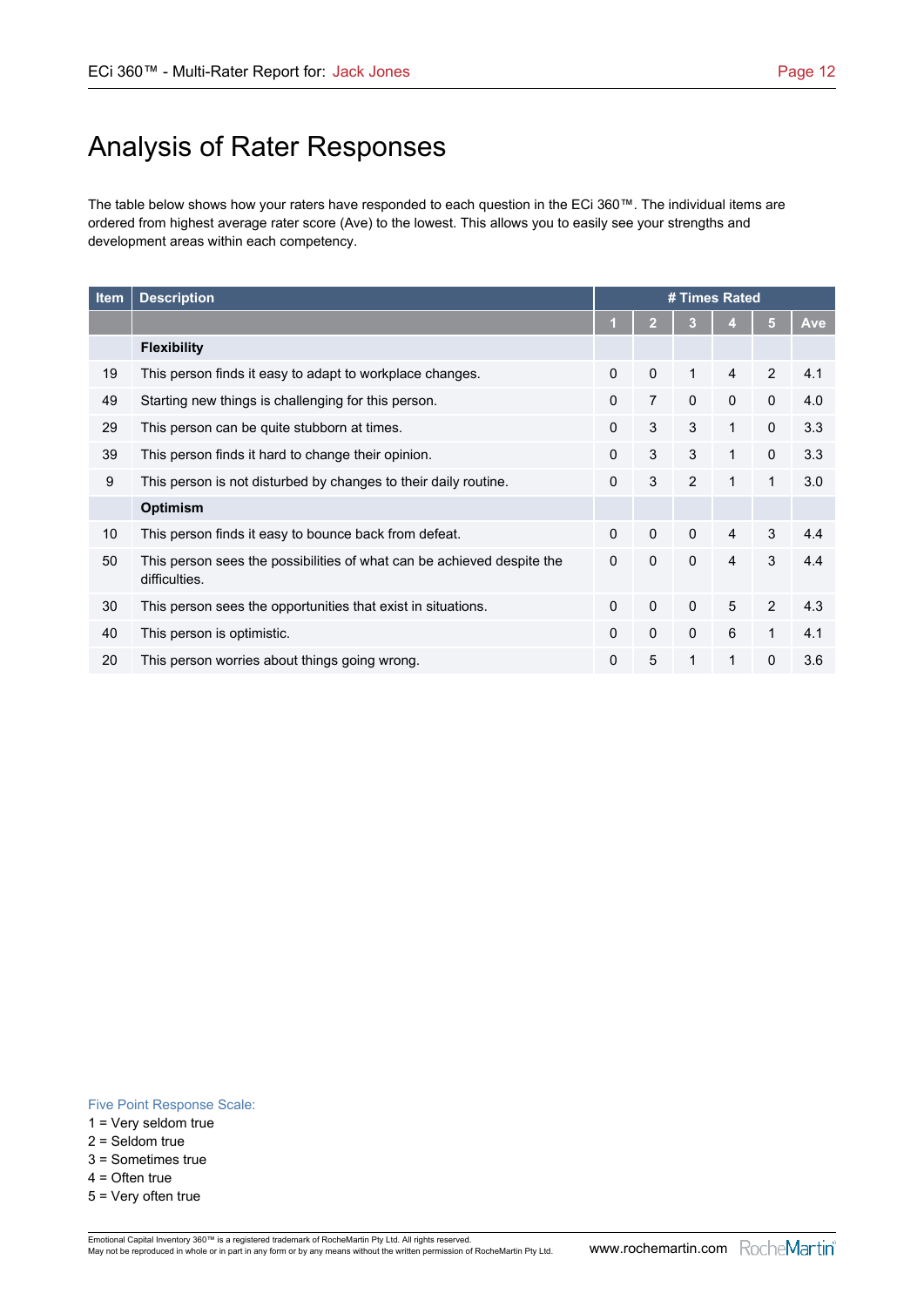# Verbatim Comments

The feedback comments recorded below have been provided to you by your raters to assist you in clarifying your signature strengths and identify your potential development opportunities. Keep in mind that they do not represent the absolute truth about your performance, but are intended to offer you new insights to enable you to take control of your professional development.

#### **Please identify this person's key strengths.**

#### **Manager (1 Comments)**

Creative, persistent. Always achieves excellent product outcomes

#### **Direct Report (3 Comments)**

Jack is very determined to produce high quality work. Persistent, high achiever.

Jack is passionate about everything that he does at work.

Jack is passionate about everything that he does at work.

#### **Peer (2 Comments)**

He is very determined. Persistent and high achieving

Jack is clearly a very talented designer and a great asset to this company. He is able to work under pressure and always produces a high standard of product. He is enthusiastic, passionate and creative.

#### **Other (No Comments)**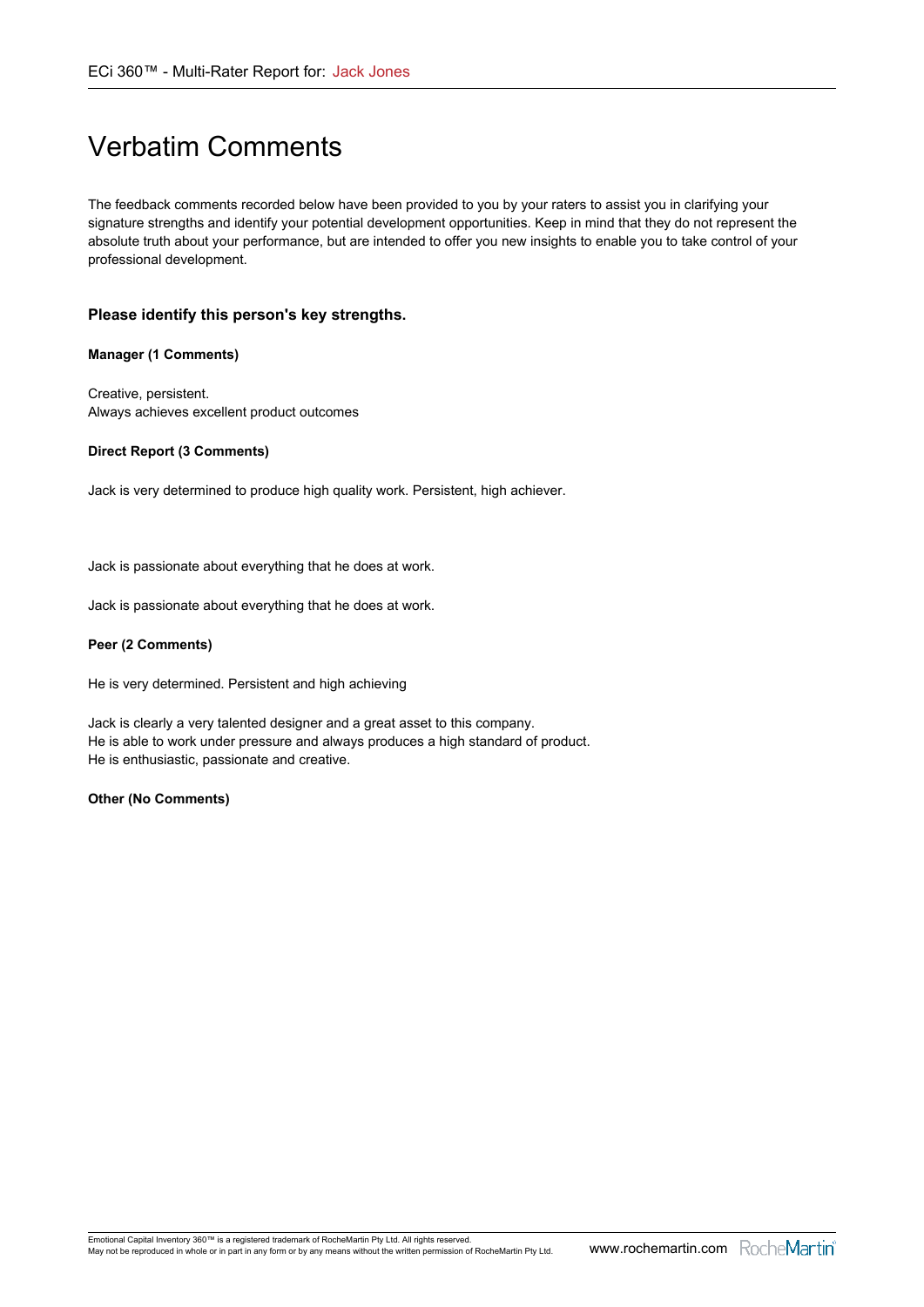# Verbatim Comments

The feedback comments recorded below have been provided to you by your raters to assist you in clarifying your signature strengths and identify your potential development opportunities. Keep in mind that they do not represent the absolute truth about your performance, but are intended to offer you new insights to enable you to take control of your professional development.

**Please identify specific areas where this person has the opportunity to improve performance, and describe the benefits you think may be achieved.**

#### **Manager (1 Comments)**

Could be more responsive to the people around him

#### **Direct Report (3 Comments)**

Jack sometimes doesn't appreciate the needs of others, being someone who is focussed on his agenda.

i think that he could delegate some of his work to us rather than feel like he has to do everything himself.

Jack could possibly delegate some of his work to us rather than feeling like he has to do everything himself.

#### **Peer (2 Comments)**

Sometimes he doesn't appreciate the needs of others.

Jack could be more open to the opinion of other teams in this organisation. e.g., Sales & Marketing, this would result in less friction in meetings and lead to more efficient decision making processes.

#### **Other (No Comments)**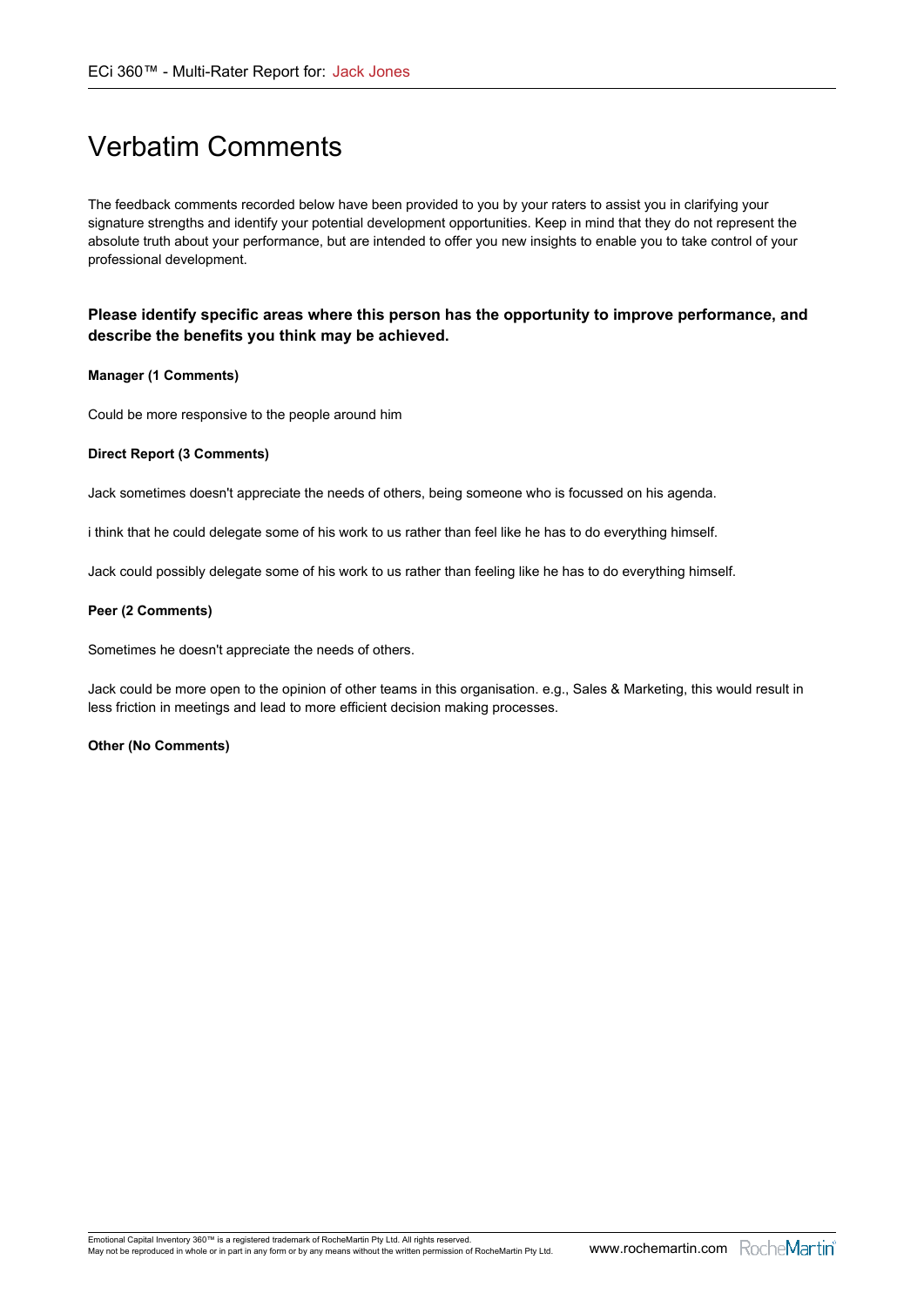This report is designed to be used in conjunction with your personal Emotional Capital Report. It provides you with an opportunity to understand how other people view your emotional and social competencies and the way you respond to professional and personal challenges. This section highlights any significant differences that may have occurred between your self-appraisal on individual scales, and how others as a combined group (All Raters) may have scored you.

Although the report is developed on a sound scientific basis, it also considers you as the expert on yourself and your experience. Accordingly, all descriptions used in this report are for you to consider in light of your experience and judge for yourself how accurately they apply to your performance. Remember, many of your behaviors are automatic and you may have become accustomed to them. This section provides you with an opportunity to gain insight into the potential impact of your leadership behavior on others. Reflect on your scores with the assistance of a professional coach and gain potentially new and valuable insights into what others need from you to enhance your leadership performance.

### **SELF-AWARENESS - Self Score greater than All Raters**

The Self-Awareness scale measures your ability to be aware of your emotional experience and know what you are feeling most of the time. Given that your colleagues generally rated you lower than you rated yourself, you may not recognize how your feelings and emotions impact on your personal opinions and attitudes, and how you come across to others. To understand the meaning of this more clearly, review your scores on Self-Control and Empathy. These skills are closely linked to Self-Awareness and may provide further insight into how others perceive you. Your responses to people and situations may be positive or negative, but remember, most of your feelings and behaviors are linked to emotional needs. Negative feelings are often linked to unmet emotional needs. It may be that others have rated you lower because you have a tendency to 'act out' your emotional experiences, or it may be that you keep your emotions close to your chest and they find you 'hard to read' emotionally.

- $\checkmark$  Ask a trusted friend or a personal coach what they notice about your behavior.
- Become a witness to your thoughts and notice physical signs that accompany a particular feeling.
- Try to suspend judgment of yourself and others and take an honest look at what you are thinking and feeling. Identify what you need and why you react the way you do.
- $\checkmark$  Pay particular attention to how emotions affect you during conflict and ensure you remain calm and considered in your responses.
- Introduce a brief pause to check your emotional pulse.
- Pay particular attention to other people's emotional reactions to you and consider your behavior in light of this feedback.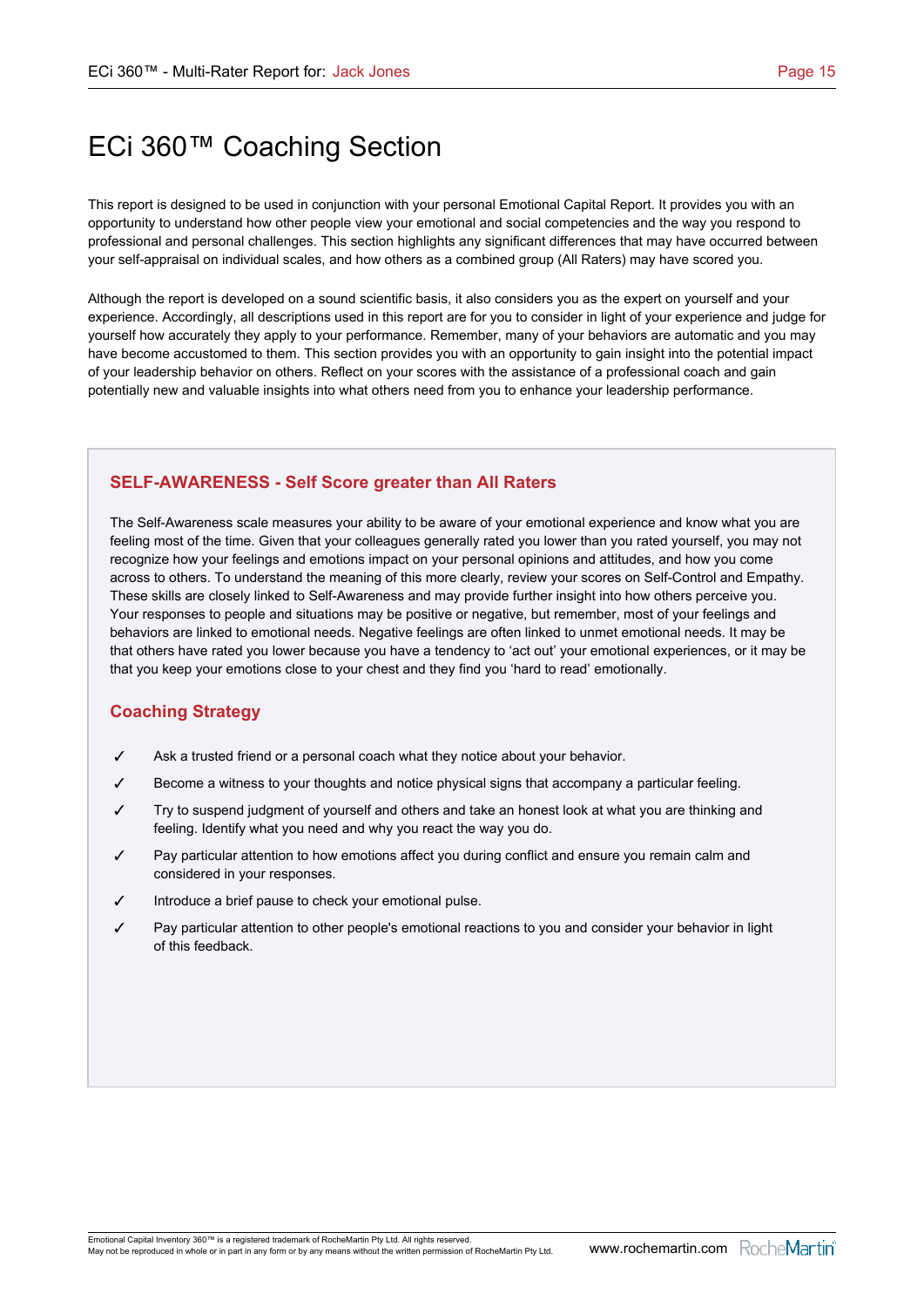### **SELF-CONFIDENCE - Self Score greater than All Raters**

The Self-Confidence scale measures how much you accept and respect yourself and how much you like the person you are. Given that your colleagues generally rated you lower than you rated yourself, it may be that they perceive that you are not as confident in your skills and abilities as you should be. You may have a tendency to undervalue yourself and, consequently, you are unlikely to project the self-assurance and leadership presence necessary for positions of significant responsibility. Solid self-confidence is important because it is the platform that supports your ability to respond actively and positively to value-creating opportunities. If your colleagues have rated you lower on this scale then it may be that they need you to act more decisively and with greater confidence. The higher your self-confidence - the more you like and respect yourself - the more you will like and respect others and the more secure they will feel with your leadership.

- $\checkmark$  Work with a coach to develop confidence in setting challenging goals and initiatives, then commit to achieving them.
- Be generous to yourself and develop an attitude of gratitude for your experience and value; respect the person that you've become with your distinctive qualities.
- 3 Build levels of self-confidence in your people by finding ways each day to communicate that you like them and believe in them.
- 3 Become a Pygmalion-like leader and communicate that you expect your people to succeed. Provide your people with challenging assignments that draw out their talent.
- $\checkmark$  Continue to communicate enthusiastically; invite the participation of others, but accept personal responsibility for being the CSO - 'Chief Story-telling Officer' – regularly communicating your vision.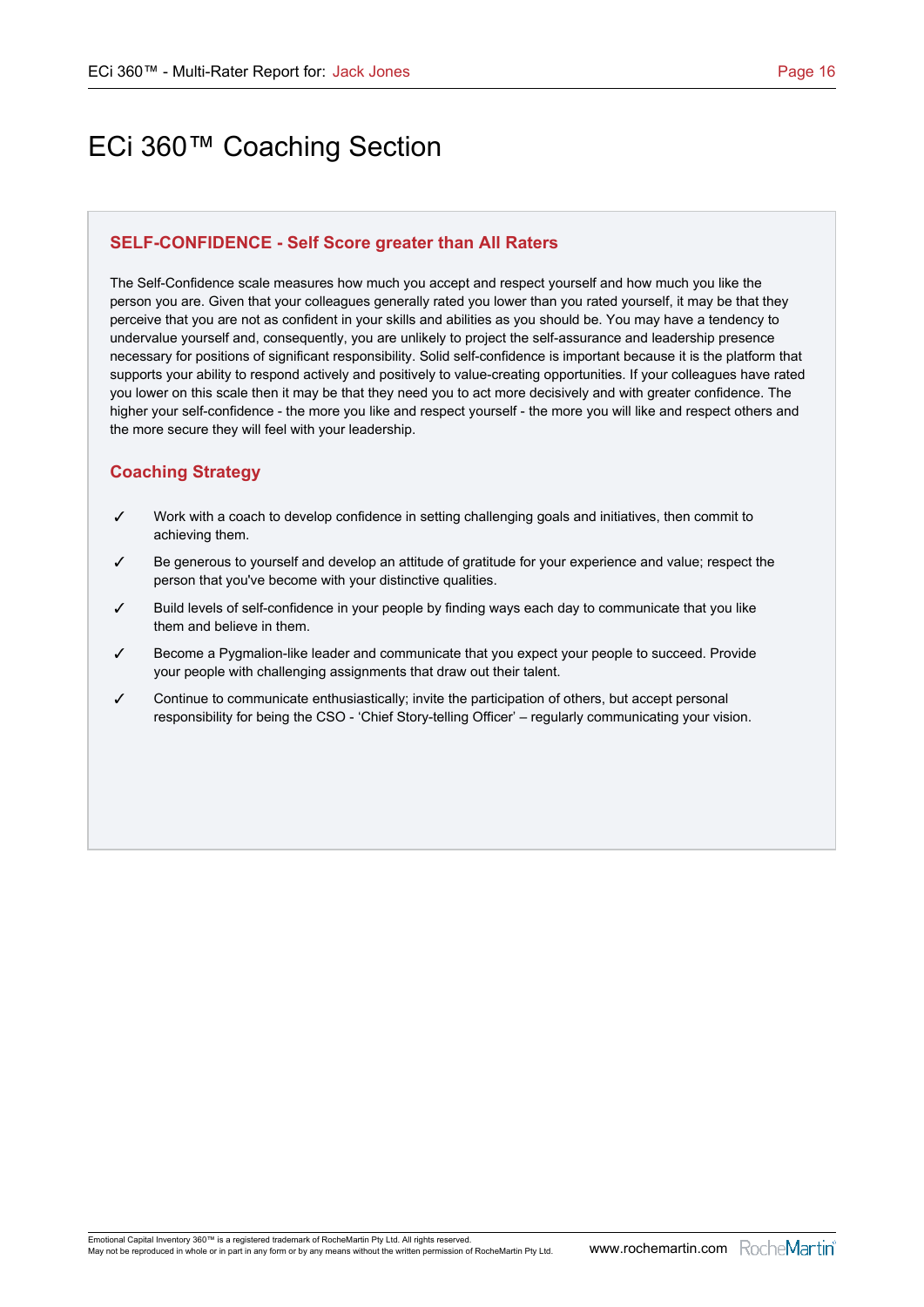### **SELF-RELIANCE - Self Score greater than All Raters**

Self-reliance is the ability to plan and make important independent decisions. It involves recognizing that you are a complete and self-directed person and have the power and responsibility to choose between options and make decisions. Given that your colleagues generally rated you lower than you rated yourself, you may have a tendency to prioritize other people's agendas ahead of your own and find it difficult to act independently. Lower scores from your direct reports may mean that they are looking to you for more direction and authority in decision-making. Lower scores from your manager and peers may suggest they are looking for more independence and initiative from you, as well as greater accountability. It is critical to your success that you develop your self-belief, back your judgment and act in more self-reliant ways. Examine your scores on the scales Self-Confidence and Assertiveness. These skills are closely linked to Self-Reliance and may help to create a clearer picture of your leadership style.

- $\checkmark$  Build independence by pinpointing areas of strength and capitalizing on these.
- Work with a coach to develop confidence in taking challenging initiatives and communicating more confidently.
- Seek feedback on your performance from your colleagues.
- Take action where the dominant influence is personal conviction rather than the influence of others' opinions.
- Remind yourself that you are a leader and called to do the work of leadership act the part.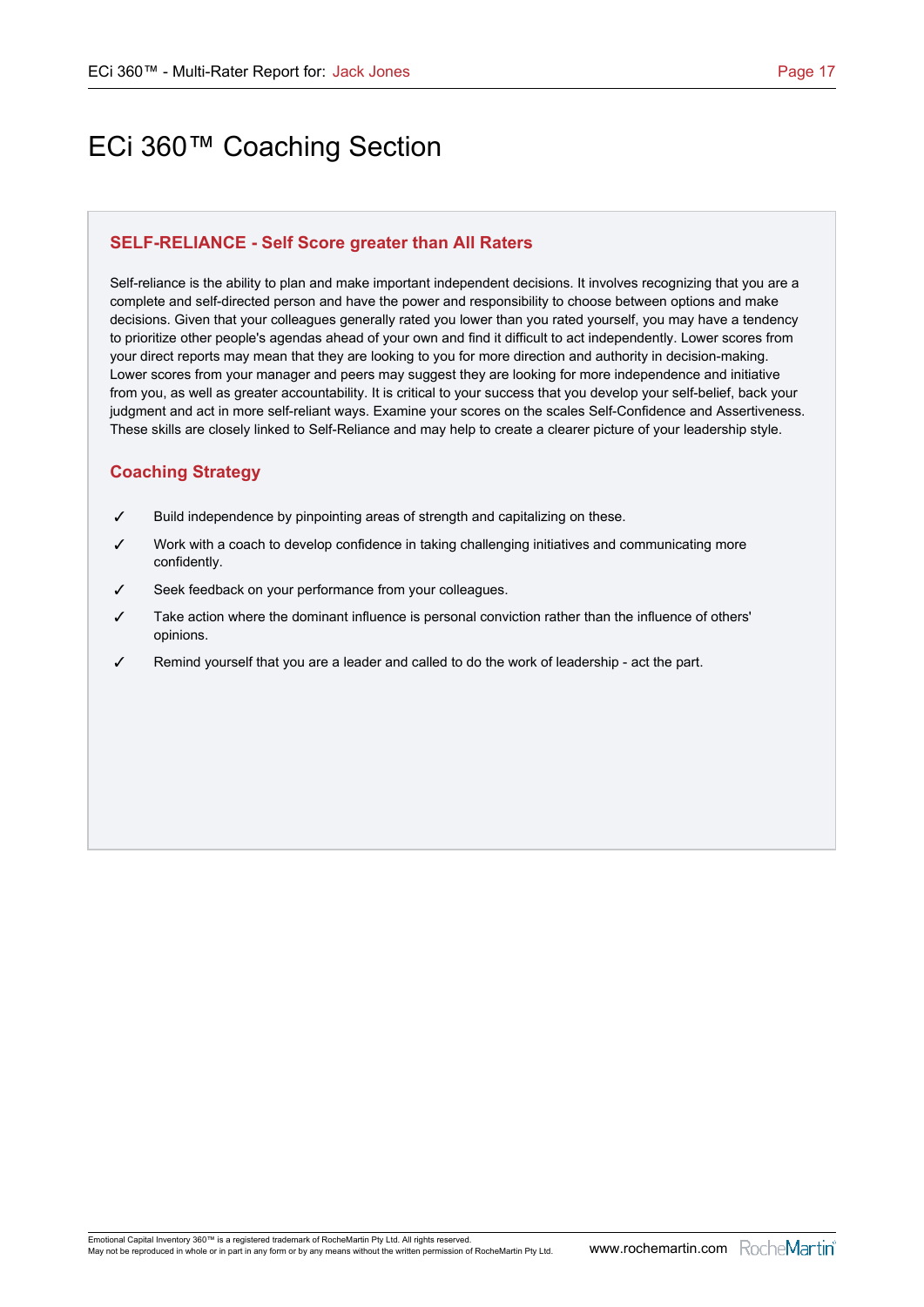### **SELF-ACTUALIZATION - Self Score greater than All Raters**

Typically, people with high scores on Self-Actualization are able to maintain an enthusiastic commitment to longterm goals. They have achieved an effective work/life balance and derive satisfaction from their accomplishments. They enjoy the challenge of setting challenging personal and professional goals. Given that your colleagues generally rated you lower than you rated yourself, you may not be displaying contentment with your personal life or enthusiasm for your role. As a leader, you act as a role model to your people. In order to inspire them it is important to communicate positive expectations and an enthusiasm for what you are doing. It may be that despite feeling content with yourself much of the time, you allow the pressure and stress of your work to dominate your mood. If your direct reports scored you lower it may be because you have become overly serious in dealing with them. If your manager or colleagues scored you lower it may be because they are concerned with the level of discontent or restlessness they observe. Examine your scores on the scales Optimism and Self-Confidence. These are often closely related to Self-Actualization and may help create a clearer picture of your leadership style.

- $\checkmark$  In order to reach your potential at work and in life you will benefit from continually setting realistic, challenging and measurable goals. Be willing to adjust those goals to meet changing personal and professional needs.
- Focus on your personal strengths, derive satisfaction from your achievements and develop a clear vision of where you are headed.
- Celebrate your individual and organizational successes with your colleagues.
- Ensure that you smile and convey a positive mood regularly. This will make you more attractive and approachable as a leader.
- Take calculated risks; too much safety can lead to mediocrity.
- Tune in to the things that motivate and inspire you and optimize the effective and efficient management of your available resources.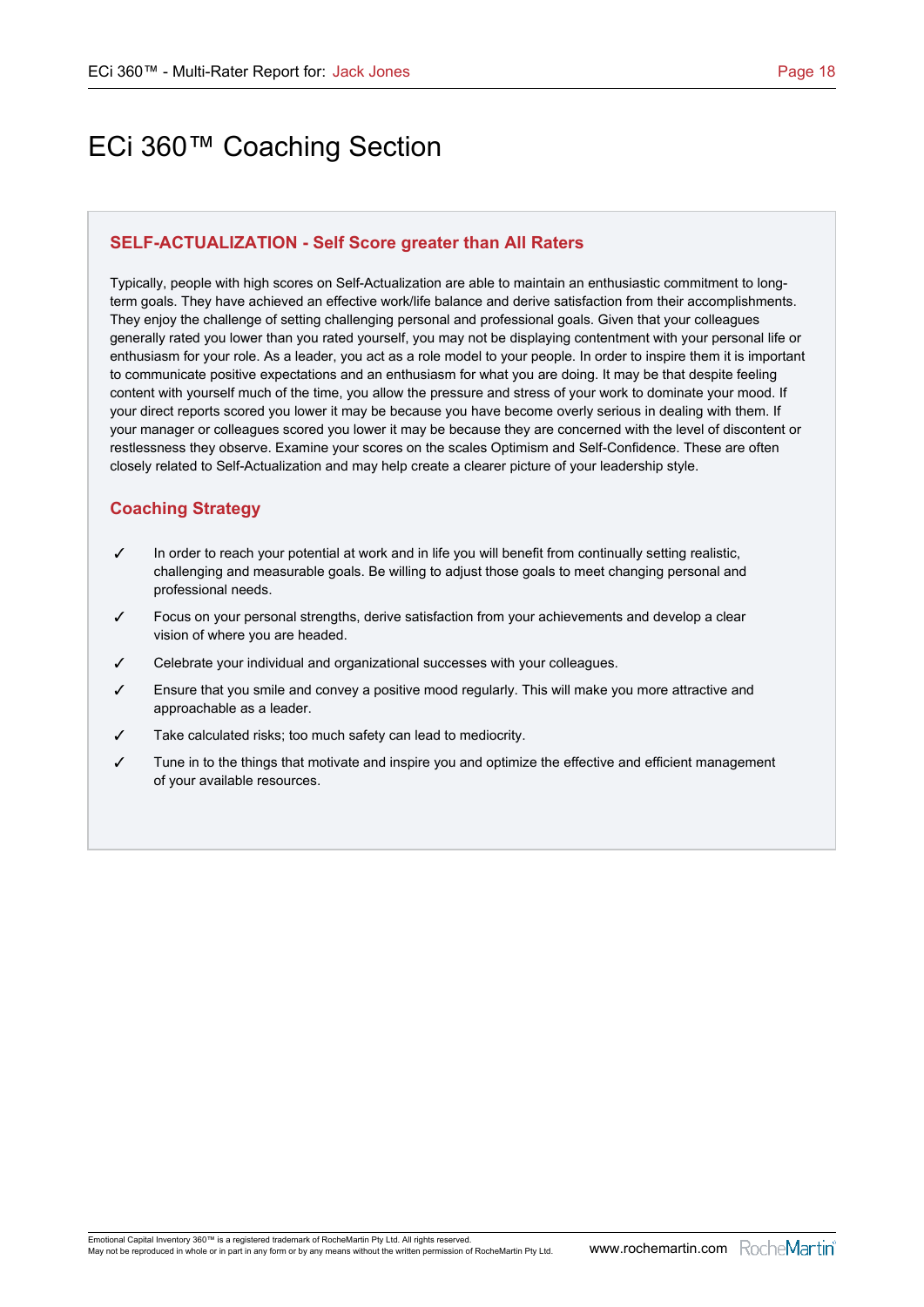### **RELATIONSHIP SKILLS - Self Score greater than All Raters**

Relationship Skills involves having the knack for establishing and maintaining strong professional relationships characterized by positive expectations. These skills enable you to gain the support and commitment of others and help you to achieve your goals more efficiently by working well with others. In terms of emotional capital, relationships with colleagues are extremely valuable assets and an important source of information and collaboration. The quality of your relationships will determine whether or not people will work well for you, buy from you, employ you and enter into business with you. Given that your colleagues generally rated you lower than you rated yourself, it is critical that you address the differences in perception regarding your abilities in this area. Although people may respect you, they may not feel that they are accepted or valued by you, or even that you like them. The ability to form positive alliances is critical to your success. The more people are strongly connected to their leaders, the more motivated they are to contribute real value.

- $J$  Invest more time in fostering relationships and in building networks with others.
- $\checkmark$  Take a personal interest in people and ask them about their interests and family.
- $<sup>7</sup>$  Disclose aspects of your personal life and find out what you have in common with others.</sup>
- $\checkmark$  Smile more often when you meet people and take a genuine interest in them.
- $\checkmark$  Strengthen your belief that people are basically your equals and talk to them on equal terms conduct each relationship as if you are both partners.
- $\checkmark$  Demonstrate care and respect for each person you deal with and show an active interest in the things that interest them; promote positive emotions by addressing people's fundamental need for affiliation, involvement, recognition, and accomplishment.
- Review how your colleagues have rated you on the scales Optimism and Self-Confidence. These are closely linked to Relationship Skills and will give you further information on what others need from you to be successful in their jobs.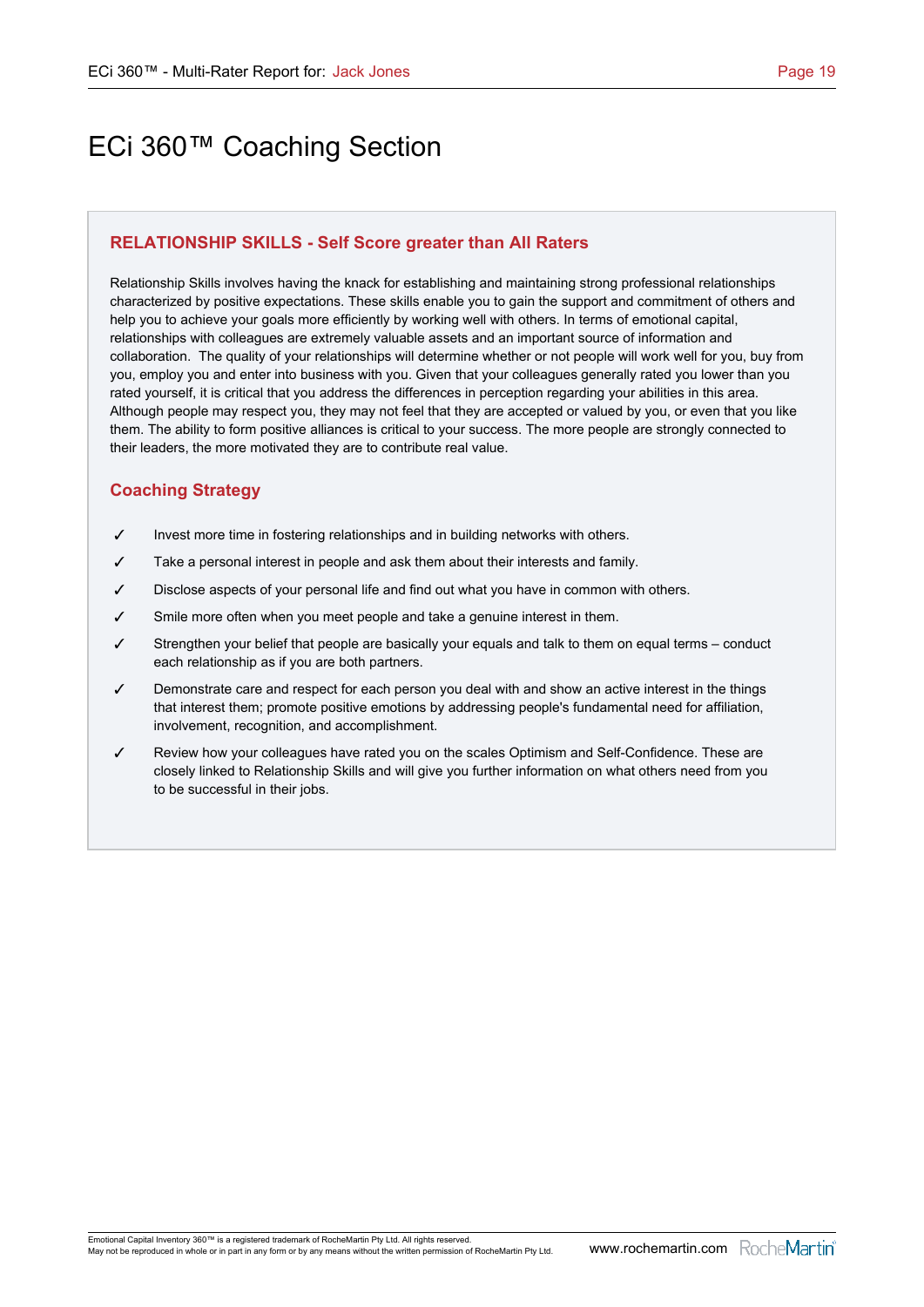### **SELF-CONTROL - Self Score greater than All Raters**

Managing your emotions is a critical factor in being an effective leader. People who score high on Self-Control manage their emotions well and restrain their actions until they have time to think rationally. They are able to stay calm in stressful situations and maintain productivity without loosing control. People who score low on this factor typically behave inconsistently and have difficulties making considered decisions and projecting a composed, reliable presence. Given that your colleagues generally rated you lower than you rated yourself, you may need to pay attention to how you are coming across to others. If your direct reports scored you lower it may be that you are given to volatility or displays of irritation or anger. If your manager or peers scored you lower it may be that you tend to dramatize situations or that your decision-making appears impulsive. Nothing will undermine your authority or erode trust in your leadership more quickly than poor emotional self-control. Having greater self-control will enhance your ability to maintain good working relationships, enable you to make considered decisions and build your credibility as a secure leader.

- Examine negative 'self-talk' that drives your emotional reactions in stressful situations.
- Respond rather than react to difficult situations by introducing a pause before speaking and acting impulsively.
- $\checkmark$  Pay particular attention to your behavior when you are feeling impatient or frustrated. Take the time to pause and give adequate thought to the impact of your words and actions on others.
- Discuss with a trusted peer or coach how you can change your self-talk to better manage your emotional reactions.
- Building a repertoire of stress and time management skills that increase your capacity to maintain composure.
- 3 Focus on the important medium to long-term strategy of building your personal brand as a 'trusted advisor' with your colleagues. This means developing a reputation as a consistent and reliable individual who possesses sound judgment and decision-making skills.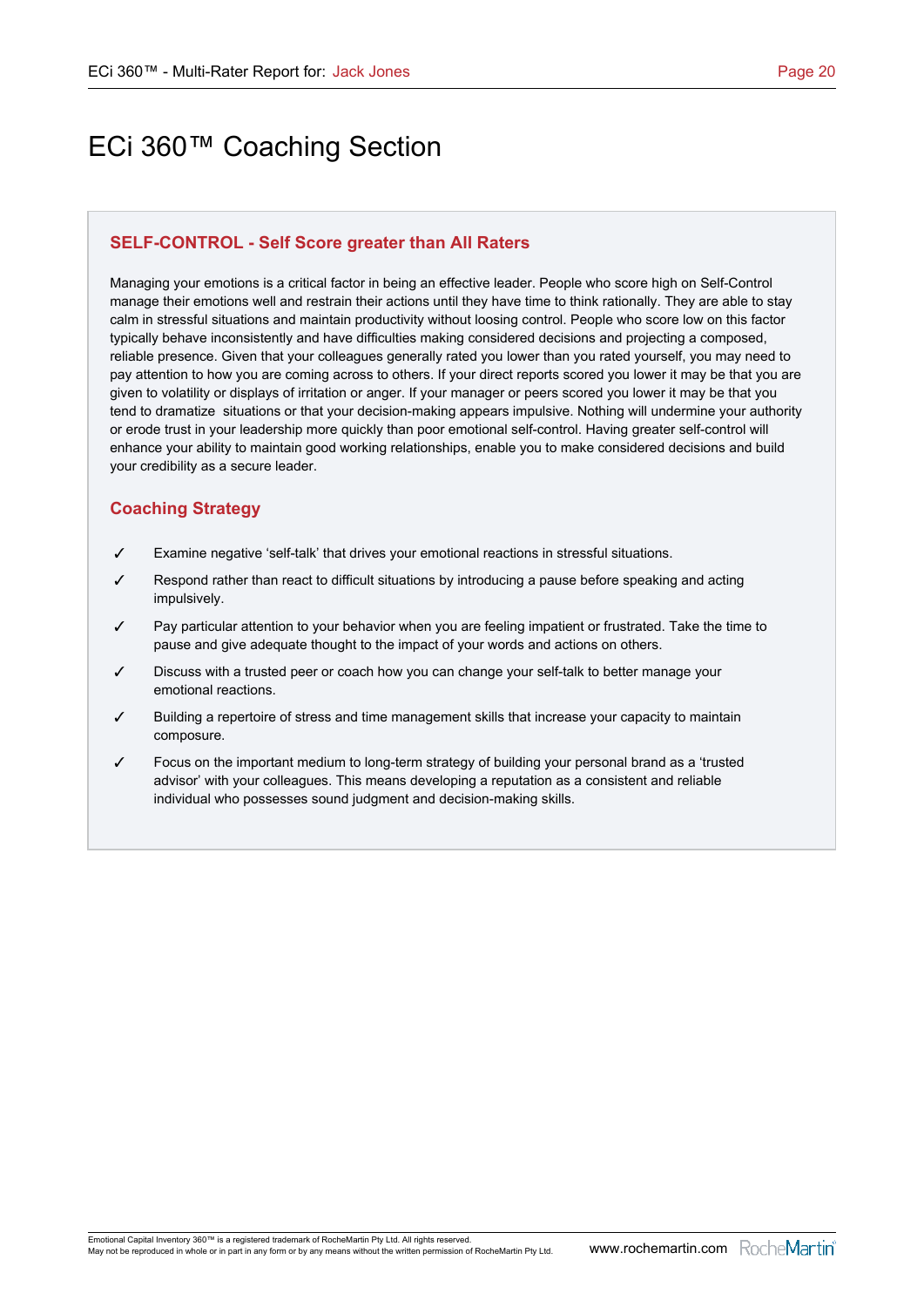### **FLEXIBILITY - Self Score greater than All Raters**

According to the ECi 360™, flexibility is defined as the ability to adapt your thinking, feelings and actions in response to changing situations and conditions. Flexible leaders are generally tolerant of others and receptive to new ideas and are able to consider different points of view. Given that your colleagues generally rated you lower than you rated yourself, you may have difficulties shifting your point of view or may be perceived by others as closed-minded and unreceptive to new ideas. It is important that you demonstrate to others that you are openminded, thoughtful and willing to consider new information before making decisions or determining a course of action.

- $\checkmark$  Solicit the opinions of others and genuinely listen to their point of view.
- $\checkmark$  Seek first to understand before being understood.
- $J$  Listen carefully to others and summarize the other person's point before stating your view.
- $\checkmark$  Review multiple options and their consequences with others and provide a rationale for your decisions – invite a response from others.